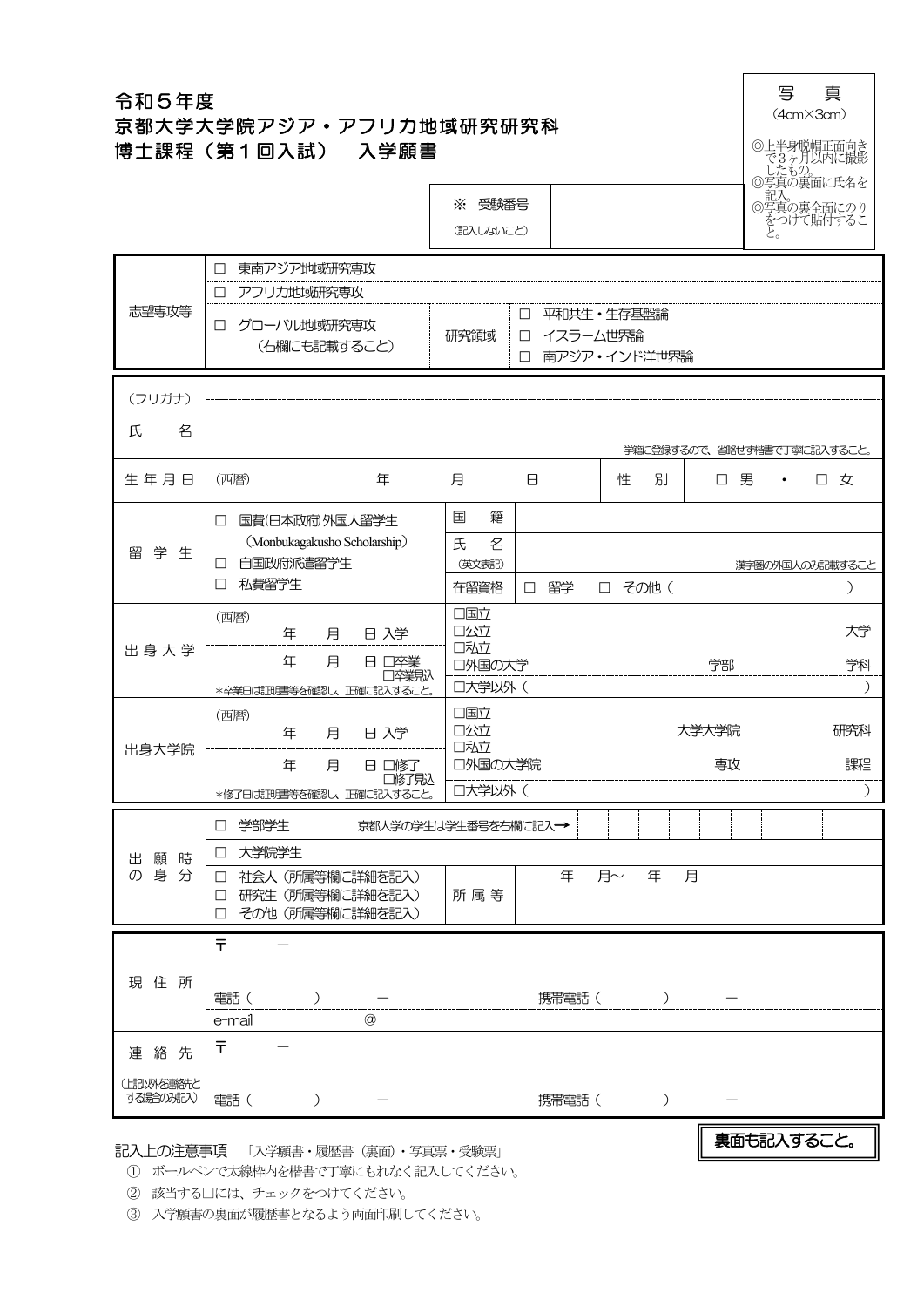## 履歴書(Curriculum Vitae)

| フリガナ          |             |       |                   |              |                   |              |
|---------------|-------------|-------|-------------------|--------------|-------------------|--------------|
| 氏名            |             |       |                   |              | 国籍<br>Nationality |              |
| Name in full  | Family Name |       | <b>First Name</b> | Middle Name  |                   |              |
| 生年月日          | 年           | 月     | 日                 | 才)<br>年齢 Age | 性別                | 男 Male       |
| Date of Birth | Year        | Month | Day               |              | <b>Sex</b>        | $\pm$ Female |

## ◇ 学歴(Educational Background)

|                                          | 校名所在地<br>学<br>Name and Address of School | 正規の<br>修学年数<br>Officially<br>Required<br>Years for<br>Graduation |      | 入学及び卒業年月<br>Year and Month of<br><b>Entrance</b> and<br>Completion<br>Year | Month    | <b>yrs</b> | 修学年数<br>Period of<br>Schooling<br>You Have<br>Attended<br>month | 学位・資格<br>専攻科目<br>Diploma or<br>Degree<br>Awarded,<br>Major subject |
|------------------------------------------|------------------------------------------|------------------------------------------------------------------|------|----------------------------------------------------------------------------|----------|------------|-----------------------------------------------------------------|--------------------------------------------------------------------|
| 初等教育                                     | 学校名                                      | 年                                                                | 入学   |                                                                            |          |            |                                                                 |                                                                    |
| <b>Elementary Education</b>              | Name                                     |                                                                  | from |                                                                            |          |            |                                                                 |                                                                    |
| 小学校                                      | 所在地                                      | yrs                                                              | 卒業   |                                                                            |          |            |                                                                 |                                                                    |
| <b>Elementary School</b>                 | Location                                 |                                                                  | to   |                                                                            |          |            |                                                                 |                                                                    |
| 中等教育                                     | 学校名                                      | 年                                                                | 入学   |                                                                            |          |            |                                                                 |                                                                    |
| Secondary Education                      | Name                                     |                                                                  | from |                                                                            |          |            |                                                                 |                                                                    |
| 中<br>学校                                  | 所在地                                      | yrs                                                              | 卒業   |                                                                            |          |            |                                                                 |                                                                    |
| Lower Secondary School                   | Location                                 |                                                                  | to   |                                                                            |          |            |                                                                 |                                                                    |
| ※日本の大学を卒業した者は、                           | 高等学校以降の学歴を記載すればよい。                       |                                                                  |      |                                                                            |          |            |                                                                 |                                                                    |
|                                          | 学校名                                      | 年                                                                | 入学   |                                                                            |          |            |                                                                 |                                                                    |
| 高等学校                                     | Name                                     |                                                                  | from |                                                                            |          |            |                                                                 |                                                                    |
| <b>Upper Secondary School</b>            | 所在地                                      | yrs                                                              | 卒業   |                                                                            |          |            |                                                                 |                                                                    |
|                                          | Location                                 |                                                                  | to   |                                                                            |          |            |                                                                 |                                                                    |
| 高等教育                                     | 学校名                                      | 年                                                                | 入学   |                                                                            |          |            |                                                                 |                                                                    |
| <b>Higher Education</b>                  | Name                                     | <b>yrs</b>                                                       | from |                                                                            |          |            |                                                                 |                                                                    |
| 大<br>学                                   | 所在地                                      |                                                                  | 卒業   |                                                                            |          |            |                                                                 |                                                                    |
| Undergraduate Level                      | Location                                 |                                                                  | to   |                                                                            |          |            |                                                                 |                                                                    |
|                                          | 学校名                                      | 年                                                                | 入学   |                                                                            |          |            |                                                                 |                                                                    |
| 学<br>院<br>大                              | Name                                     | yrs                                                              | from |                                                                            |          |            |                                                                 |                                                                    |
| <b>Graduate Level</b>                    | 所在地                                      |                                                                  | 修了   |                                                                            |          |            |                                                                 |                                                                    |
|                                          | Location                                 |                                                                  | to   |                                                                            |          |            |                                                                 |                                                                    |
| 以上を通算した全学校教育修学年数                         |                                          | 年                                                                |      |                                                                            | 合計 Total |            |                                                                 |                                                                    |
| Total years of schooling mentioned above |                                          | yrs                                                              |      |                                                                            |          |            |                                                                 |                                                                    |
|                                          | 学校名                                      | 年                                                                | 入学   |                                                                            |          |            |                                                                 |                                                                    |
| 究<br>生<br>研                              | Name                                     |                                                                  | from |                                                                            |          |            |                                                                 |                                                                    |
|                                          | 所在地                                      | yrs                                                              | 卒業   |                                                                            |          |            |                                                                 |                                                                    |
| Student<br>Research                      | Location                                 |                                                                  | to   |                                                                            |          |            |                                                                 |                                                                    |

## ◇ 職歴(Employment Record. Begin with the Most Recent Employment, If Applicable)

| 勤務先名                 | 所在地     | 役職名      | 職務内容         | 在職期間                 | 年数  |
|----------------------|---------|----------|--------------|----------------------|-----|
| Name of Organization | Address | Position | Type of Work | Period of Employment | yrs |
|                      |         |          |              | from                 |     |
|                      |         |          |              | to                   |     |
|                      |         |          |              | from                 |     |
|                      |         |          |              | to                   |     |
|                      |         |          |              | from                 |     |
|                      |         |          |              | to                   |     |

<sup>(</sup>注)記入は、日本語又はローマ字体を用いてください。 Please type or print in Japanese or English. 上欄に書ききれない場合には、適当な別紙に記入して添付すること。 If the blank spaces above are not sufficient for information required, please attach a separate sheet.